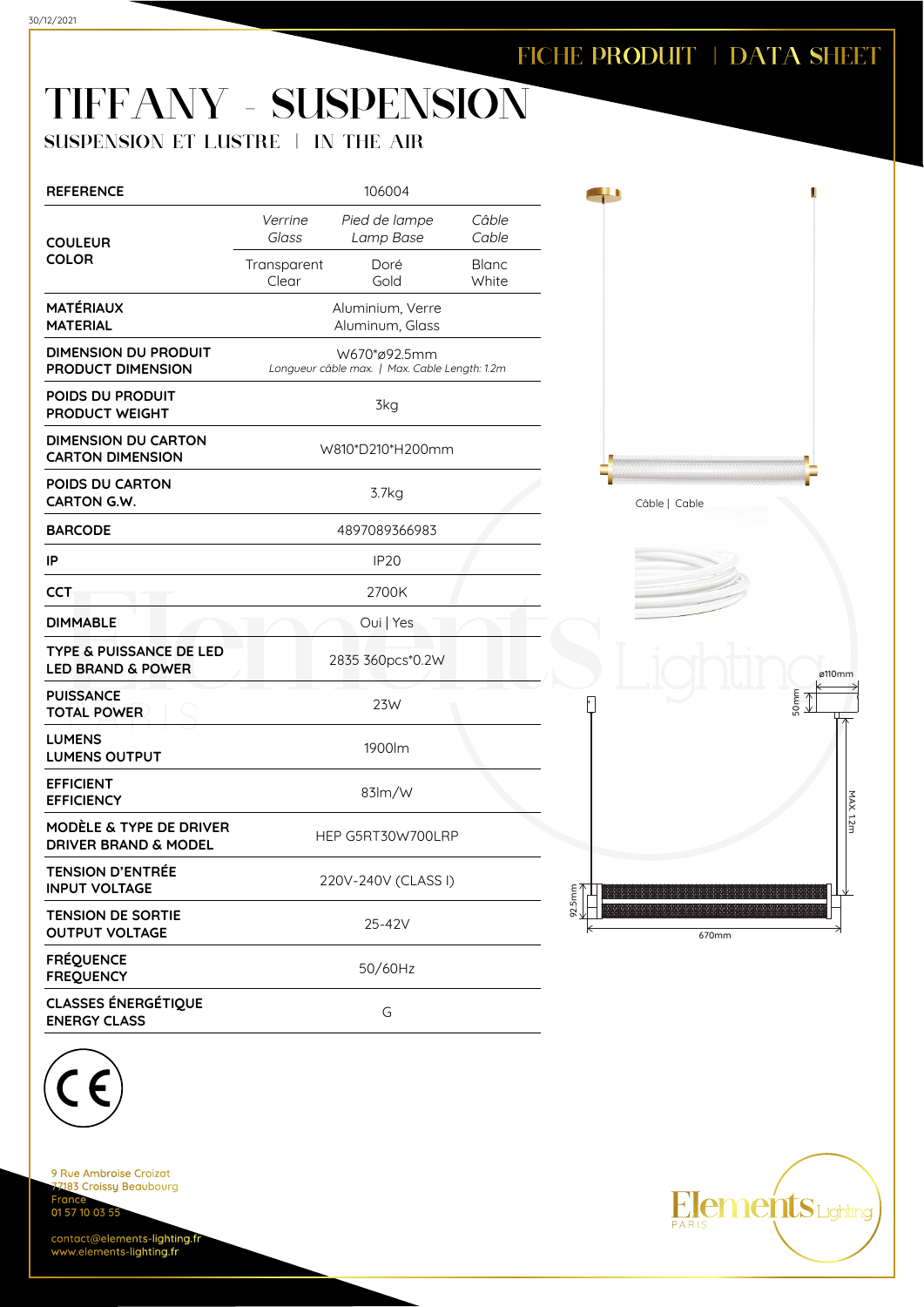# TIFFANY - SUSPENSION

### SUSPENSION ET LUSTRE | IN THE AIR

| <b>REFERENCE</b>                                                      | 106005                                                        |                            |                       |  |  |
|-----------------------------------------------------------------------|---------------------------------------------------------------|----------------------------|-----------------------|--|--|
| <b>COULEUR</b>                                                        | Verrine<br>Glass                                              | Pied de lampe<br>Lamp Base | Câble<br>Cable        |  |  |
| <b>COLOR</b>                                                          | Fumé<br>Smoke                                                 | Doré<br>Gold               | <b>Blanc</b><br>White |  |  |
| <b>MATÉRIAUX</b><br>MATERIAL                                          | Aluminium, Verre<br>Aluminum, Glass                           |                            |                       |  |  |
| DIMENSION DU PRODUIT<br>PRODUCT DIMENSION                             | W670*ø92.5mm<br>Longueur câble max.   Max. Cable Length: 1.2m |                            |                       |  |  |
| POIDS DU PRODUIT<br>PRODUCT WEIGHT                                    | 3kg                                                           |                            |                       |  |  |
| <b>DIMENSION DU CARTON</b><br><b>CARTON DIMENSION</b>                 | W810*D210*H200mm                                              |                            |                       |  |  |
| POIDS DU CARTON<br>CARTON G.W.                                        | 3.7kg                                                         |                            |                       |  |  |
| <b>BARCODE</b>                                                        | 4897089366990                                                 |                            |                       |  |  |
| IP                                                                    | <b>IP20</b>                                                   |                            |                       |  |  |
| <b>CCT</b>                                                            | 2700K                                                         |                            |                       |  |  |
| <b>DIMMABLE</b>                                                       | Oui   Yes                                                     |                            |                       |  |  |
| TYPE & PUISSANCE DE LED<br><b>LED BRAND &amp; POWER</b>               | 2835 360pcs*0.2W                                              |                            |                       |  |  |
| <b>PUISSANCE</b><br><b>TOTAL POWER</b>                                | 23W                                                           |                            |                       |  |  |
| <b>LUMENS</b><br><b>LUMENS OUTPUT</b>                                 | 950lm                                                         |                            |                       |  |  |
| <b>EFFICIENT</b><br><b>EFFICIENCY</b>                                 | 41/m/W                                                        |                            |                       |  |  |
| <b>MODÈLE &amp; TYPE DE DRIVER</b><br><b>DRIVER BRAND &amp; MODEL</b> | HEP G5RT30W700LRP                                             |                            |                       |  |  |
| TFNSION D'ENTRÉF<br><b>INPUT VOLTAGE</b>                              | 220V-240V (CLASS I)                                           |                            |                       |  |  |
| <b>TENSION DE SORTIE</b><br><b>OUTPUT VOLTAGE</b>                     | 60 <sub>V</sub>                                               |                            |                       |  |  |
| <b>FRÉQUENCE</b><br><b>FREQUENCY</b>                                  | 50/60Hz                                                       |                            |                       |  |  |
| <b>CLASSES ÉNERGÉTIQUE</b><br><b>ENERGY CLASS</b>                     | G                                                             |                            |                       |  |  |



Câble | Cable





9 Rue Ambroise Croizat 183 Croissy Beaubourg Fran 01 57 10 03 55

contact@elements-lighting.fr www.elements-lighting.fr